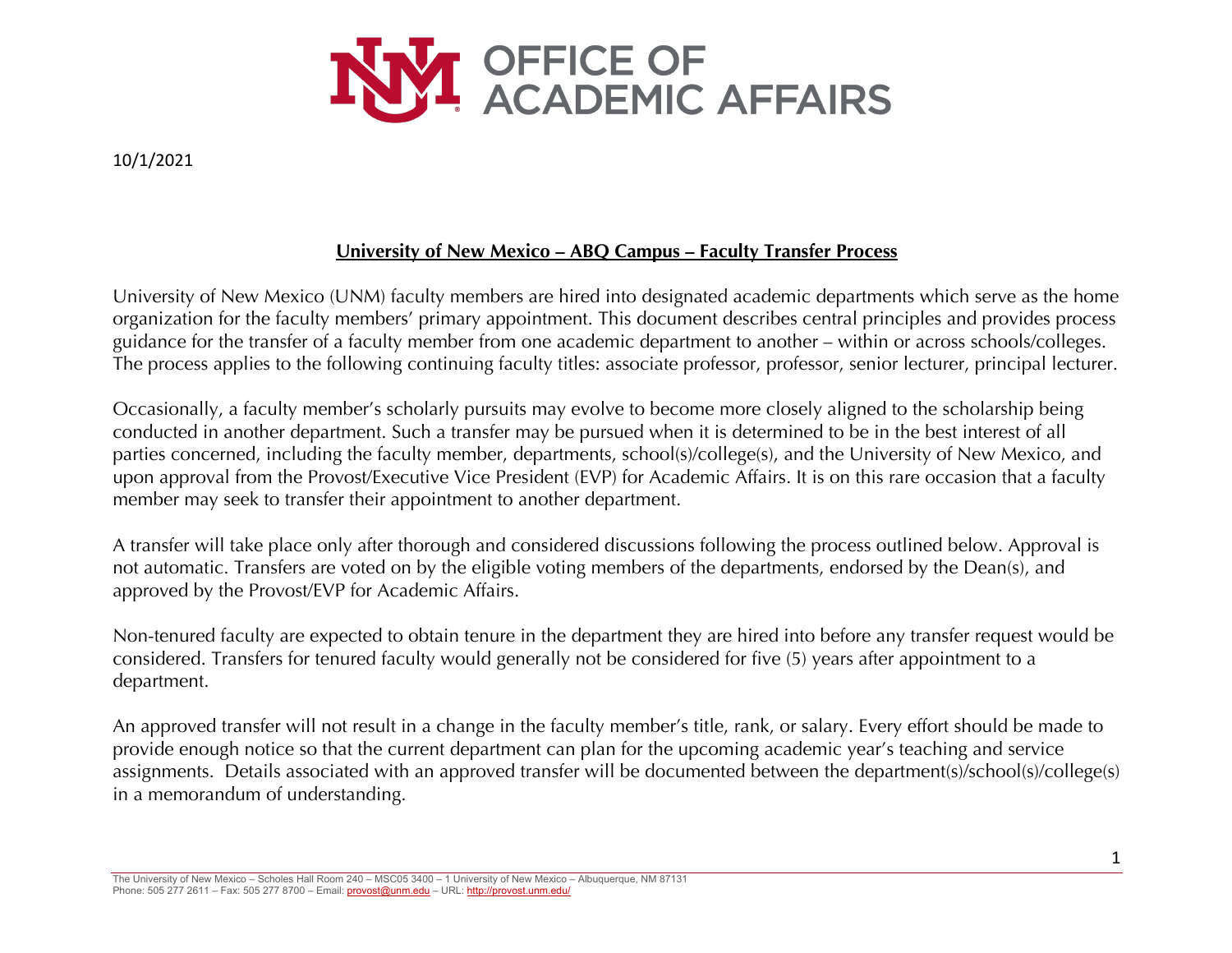

## **Transfer process within school/college**

| Step | Who is responsible:                        | What they need to do:                                                                                                                                                                                                                                                                                                                                                                                                                   |
|------|--------------------------------------------|-----------------------------------------------------------------------------------------------------------------------------------------------------------------------------------------------------------------------------------------------------------------------------------------------------------------------------------------------------------------------------------------------------------------------------------------|
| 1.   | Faculty Member                             | Consults with current and proposed department chairs<br>$\bullet$<br>Writes a request for submission to current department chair which includes:<br>reasons for making the request,<br>$\circ$<br>timing for the proposed transfer,<br>$\circ$<br>plan to address anticipated instructional impact to current department,<br>and<br>disposition of grants, space, and equipment; impact on students, postdocs,<br>$\circ$<br>and staff. |
| 2.   | Current department chair                   | Consults with dean, considers impact (positive and negative) of the faculty<br>$\bullet$<br>member's request.<br>Endorses (or not) faculty member's request. (May either sign off on the request or<br>$\bullet$<br>write a separate letter.)<br>Forwards faculty member's request with/without chair's endorsement to dean.                                                                                                            |
| 3.   | School/college dean                        | Consults with Provost/EVP<br>Discussion items:<br>Plans for transfer of FTE<br>$\circ$<br><b>Budgetary considerations</b><br>$\circ$<br>Faculty line<br>Impact on departments' hiring plan (current and future)<br>$\circ$<br>Strategic opportunities<br>$\circ$<br>Space/equipment<br>Any remaining start-up funds, grants<br>Endorses (or not) request<br>$\circ$                                                                     |
| 4.   | Department chair of proposed<br>department | Receives request<br>Consults with dean and department faculty                                                                                                                                                                                                                                                                                                                                                                           |

The University of New Mexico – Scholes Hall Room 240 – MSC05 3400 – 1 University of New Mexico – Albuquerque, NM 87131 Phone: 505 277 2611 – Fax: 505 277 8700 – Email: provost@unm.edu – URL: http://provost.unm.edu/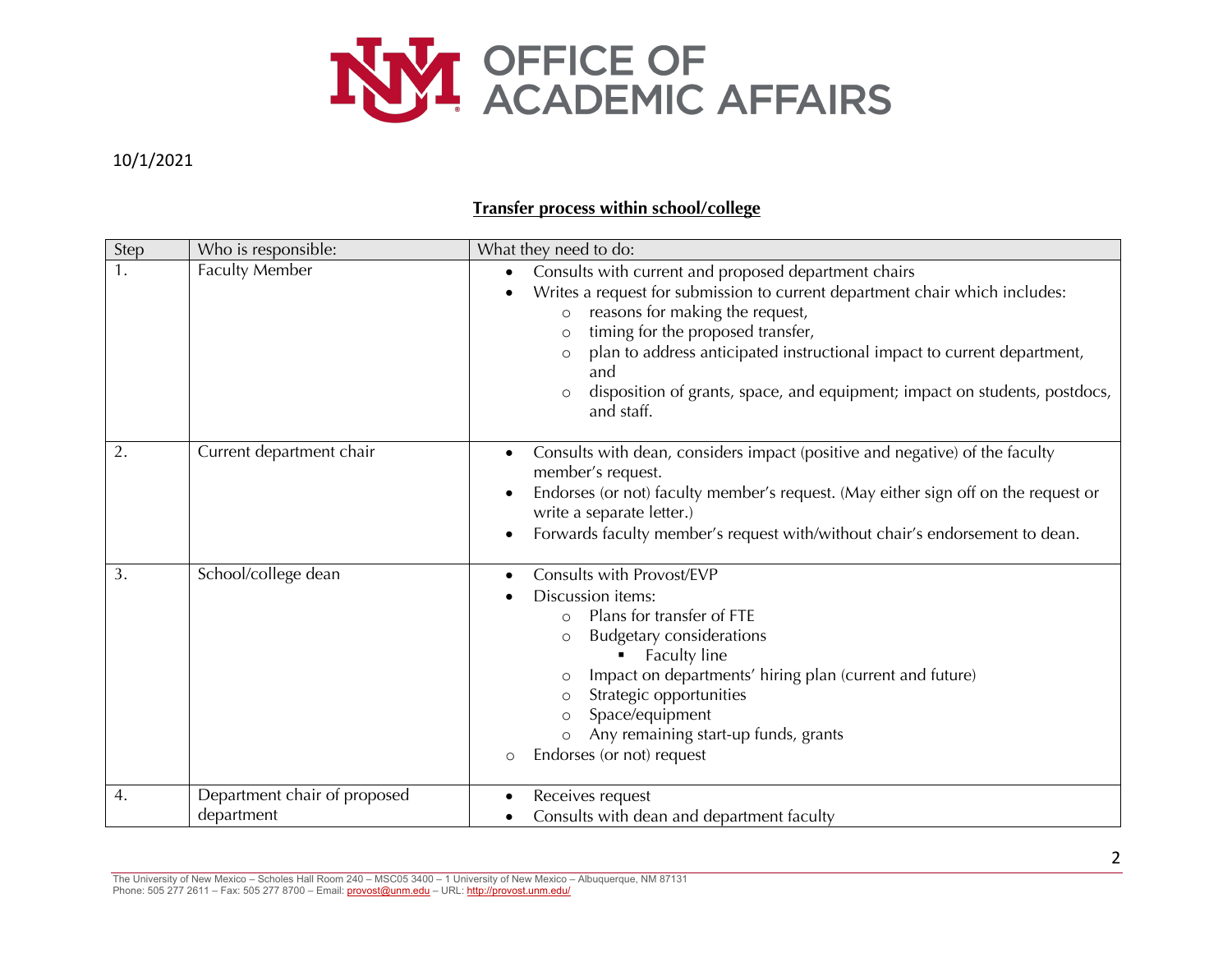

| 5. | Proposed department's faculty                     | Discussion and vote of eligible faculty<br>$\bullet$<br>If proposal supported by department vote, transfer request may move to<br>$\circ$<br>the next step.<br>If proposal is not supported by department vote, proposal will not go<br>$\circ$<br>forward to the next step.                                                                                                                                       |
|----|---------------------------------------------------|--------------------------------------------------------------------------------------------------------------------------------------------------------------------------------------------------------------------------------------------------------------------------------------------------------------------------------------------------------------------------------------------------------------------|
| 6. | Department chair of proposed<br>department        | If approved by faculty, the chair of proposed department writes letter describing<br>$\bullet$<br>the process for faculty consultation, vote, and plans for the faculty member to<br>engage in research, teaching, and service for the department.<br>Letter is submitted to the dean.<br>$\bullet$                                                                                                                |
| 7. | School/College dean                               | Prepares letter with recommendation on the request.<br>$\bullet$<br>Submits request, with supporting documents, to Academic Affairs/Office for<br>Academic Personnel.                                                                                                                                                                                                                                              |
| 8. | Academic Affairs/Office for<br>Academic Personnel | Receives request with supporting documents.<br>$\bullet$<br>Reviews request for completeness.<br>Submits to Provost/EVP for final approval.                                                                                                                                                                                                                                                                        |
| 9. | Provost/EVP                                       | Reviews request.<br>$\bullet$<br>Renders a final decision on the transfer.<br>If approved, instructs the Office for Academic Personnel to issue a new<br>$\circ$<br>offer letter to the faculty member; departments instructed to enter the<br>change in Banner.<br>If disapproved, instructs Office for Academic Personnel to communicate<br>$\circ$<br>the outcome to the faculty member, departments, and dean. |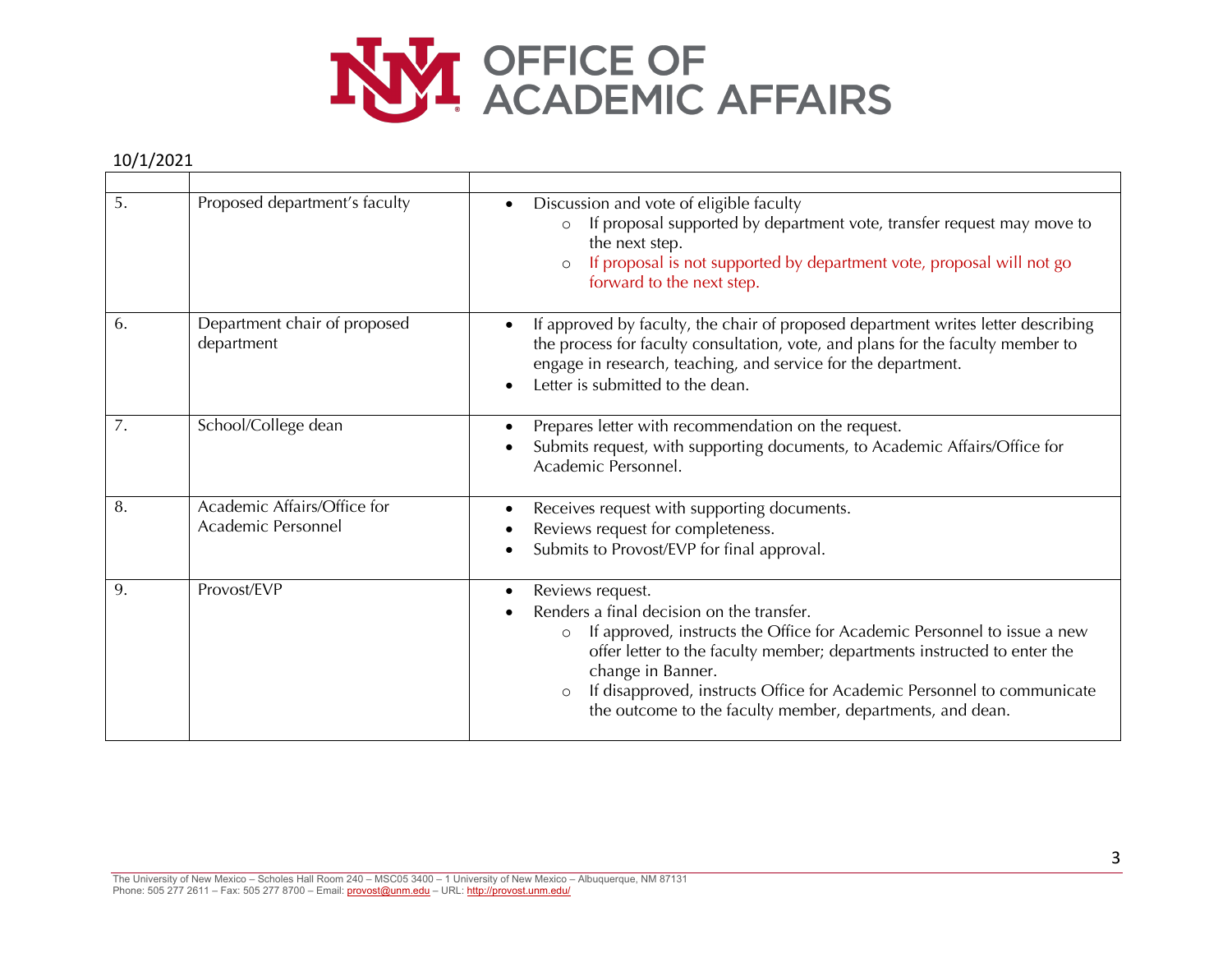

### **Transfer process across school/college**

| Step           | Who is responsible:                        | What they need to do:                                                                                                                                                                                                                                                                                                                                                                                                |
|----------------|--------------------------------------------|----------------------------------------------------------------------------------------------------------------------------------------------------------------------------------------------------------------------------------------------------------------------------------------------------------------------------------------------------------------------------------------------------------------------|
| $\mathbf{1}$ . | Faculty member                             | Consults with current and proposed department chairs<br>$\bullet$<br>Writes a request letter to current chair which includes:<br>reasons for making the request,<br>$\circ$<br>timing for the proposed transfer,<br>$\circ$<br>plan to address anticipated instructional impact to current department,<br>and<br>disposition of grants, space, and equipment; impact on students, postdocs,<br>$\circ$<br>and staff. |
| 2.             | Current department chair                   | Consults with current dean, considers impact (positive and negative) of the faculty<br>member's request.<br>Endorses (or not) faculty member's request. (May either sign off on the request or<br>write a separate letter.)<br>Forwards request to faculty member's current dean.                                                                                                                                    |
| 3.             | Current dean                               | Consults with proposed dean and Provost/EVP<br>Discussion items:<br>Plans for transfer of FTE<br>$\circ$<br><b>Budgetary considerations</b><br>$\circ$<br>Faculty line<br>Impact on department's hiring plan (current and future)<br>$\circ$<br>Strategic opportunities<br>Space/equipment<br>Any remaining start-up funds, grants<br>Endorses (or not) request<br>$\circ$                                           |
| 4.             | Department chair of proposed<br>department | Receives request<br>Consults with dean, department faculty                                                                                                                                                                                                                                                                                                                                                           |

The University of New Mexico – Scholes Hall Room 240 – MSC05 3400 – 1 University of New Mexico – Albuquerque, NM 87131 Phone: 505 277 2611 – Fax: 505 277 8700 – Email: provost@unm.edu – URL: http://provost.unm.edu/